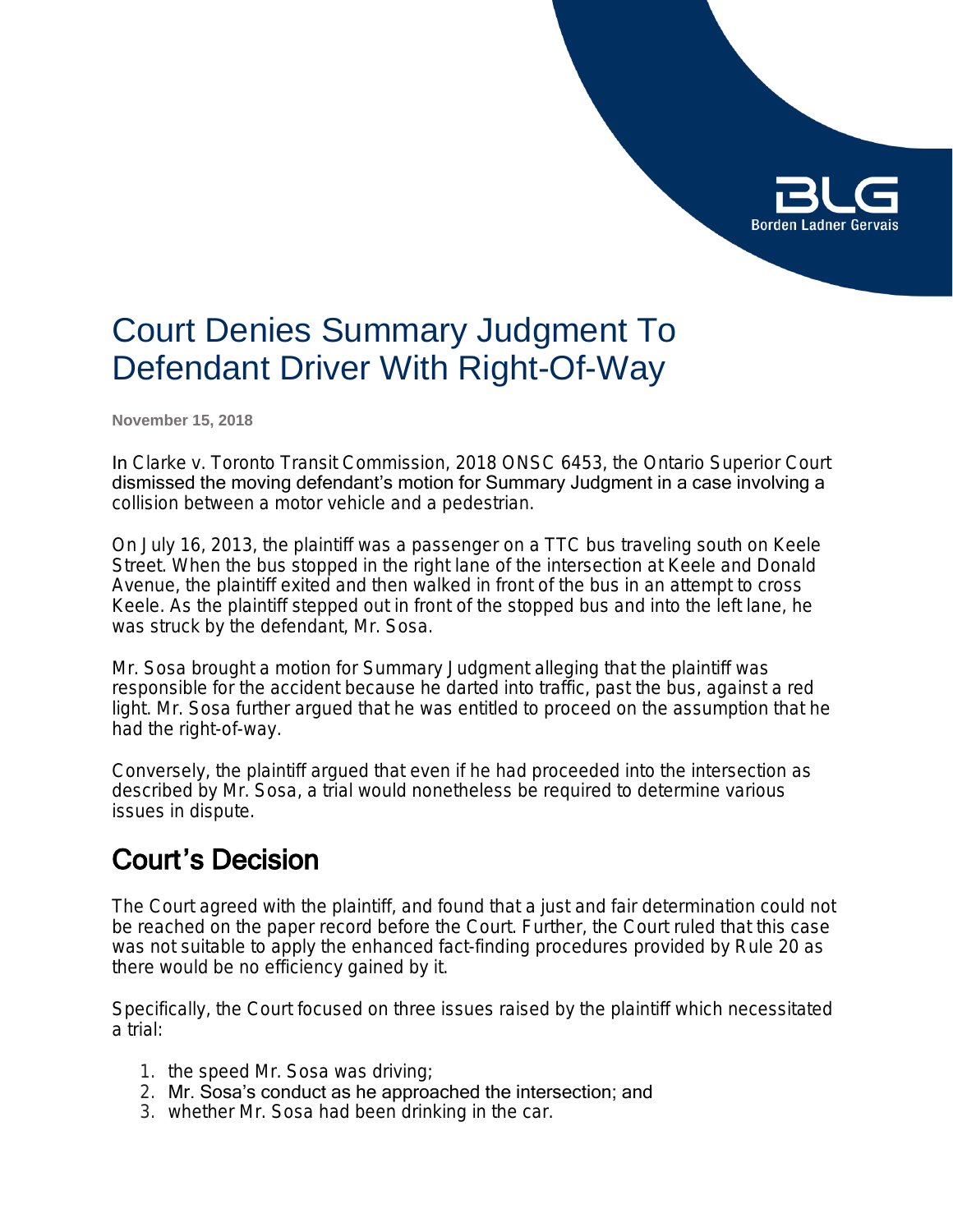These three issues all went to a determination of the apportionment of liability against Mr. Sosa.

## **Conflicting Expert Reports**

As part of the motion record, the parties filed reports from accident reconstruction experts who opined on the speed at which Mr. Sosa was driving. The plaintiff's report and Mr. Sosa's report differed in their methods, assumptions, and conclusions as to Mr. Sosa's actual speed. Although it was submitted that the Court was in a position to review the reports, assess the mathematical equations and determine which report made the most sense, the Court disagreed. Instead, the Court held that given the complexities of the reports, "whatever understanding [the Court] would derive from reading about complex mathematical calculations in an expert's report would be haphazard". To rely on the Court's interpretation of the reports would be running the risk that any misunderstanding would create an unfairness in the adjudication of the motion. Finally, the Court may also have to determine which of the competing experts is more credible, a task which is not appropriate on a paper record.

## Defendant Driver 's Conduct/Credibility Issues

With respect to the conduct of Mr. Sosa as he approached the subject intersection, the plaintiff submitted that given the numerous buses in the area at the time of the accident, a prudent driver would have slowed down to scan the intersection before proceeding. Further, there was conflicting evidence as to the colour of the stoplight at the time of the accident. The non-party eye witness evidence in this regard was contained within the investigating officers' notes, rather than in witness affidavits, and therefore were not subject to cross-examination. The Court held that a trial was required to provide the trier of fact with further evidence needed to draw an inference about the disputed circumstances of the accident.

Finally, during the investigation into the accident, the police discovered a bottle of beer in the side door panel of Mr. Sosa's vehicle. While Mr. Sosa explained during his examination for discovery how the beer bottle came to be inside his car, the plaintiff argued that the explanation raised an issue of credibility on which he was entitled to cross-examine Mr. Sosa. The Court agreed.

### **Considerations**

Overall, this decision is important to consider when determining whether a claim is ripe for Summary Judgment. It appears that when the disputed facts call for an assessment of credibility, such an assessment may not be available during a motion for Summary Judgment. Further, while expert reports are often considered and encouraged during a motion for Summary Judgment, thought must be taken as to whether the content of the reports may require further detailed explanations that can only be provided for during a trial by the author of the report. Finally, the decision also highlights that even in cases where it appears the defendant driver had the right-of-way, such a finding may not end the liability analysis.